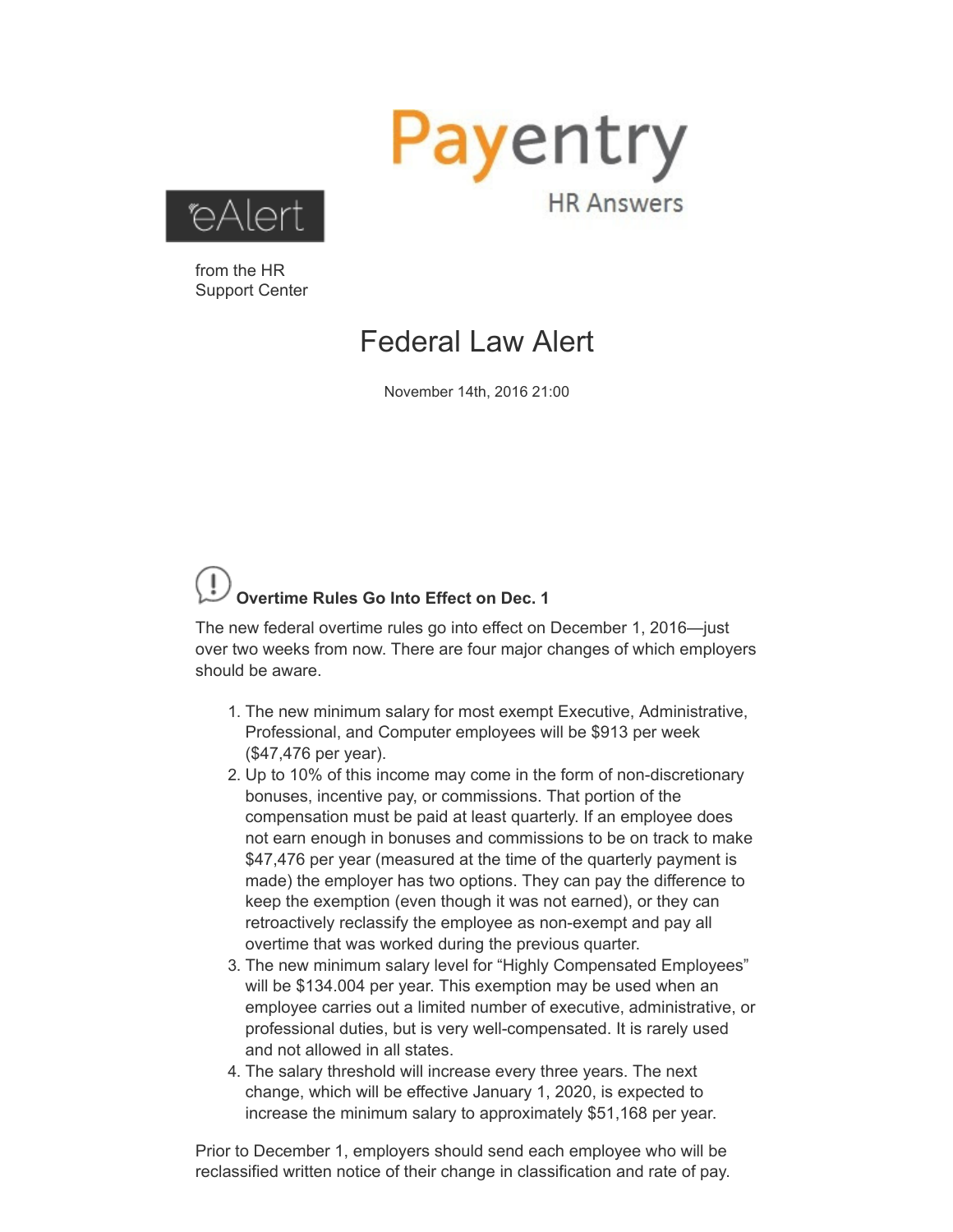Employers should also ensure that newly nonexempt employees are made aware of policies that now apply to them, such as overtime, timekeeping, and meal and rest breaks. While there have been legal challenges and attempts by Congress to delay implementation, we do not foresee any changes to the rules until 2017, if at all. Employers should therefore be in compliance by December 1.

In preparation for the new rules, we have created the following materials, all of which can be easily found by clicking on the "Dec. 1: New Overtime Rules in Effect" icon in the top right of your HR Support Center home page.

- 2-Minute HR Trainings on the new rules, all six white collar exemptions, the inside sales exemption, the salaried non-exempt classification, and the bare-bones changes employers need to make by December 1
- FLSA Changes: Decision Making Guide
- FLSA Changes: Implementation Guide
- A formal reclassification letter that should be distributed to employees prior to their change in classification
- A guide to calculating overtime for non-exempt employees who receive non-discretionary bonuses or commissions
- Infographics
- HR Casts
- And more!

## Our HR Pros are ready to help

Have any questions about this eAlert? Our team of HR Professionals is ready to help you.







Available 8am to 8pm EST

Over the phone at: [1.877.880.4772](tel:1.877.880.4772)

Online via your HR Support Center



**Payentry** Payentry Headquarters 9920 Kincey Avenue, Suite 110 Huntersville, NC 28078

Phone: Contact your Payroll Service Provider Email: [hranswers@payentry.com](mailto:hranswers@payentry.com) Visit us [online](http://payentry.com/)